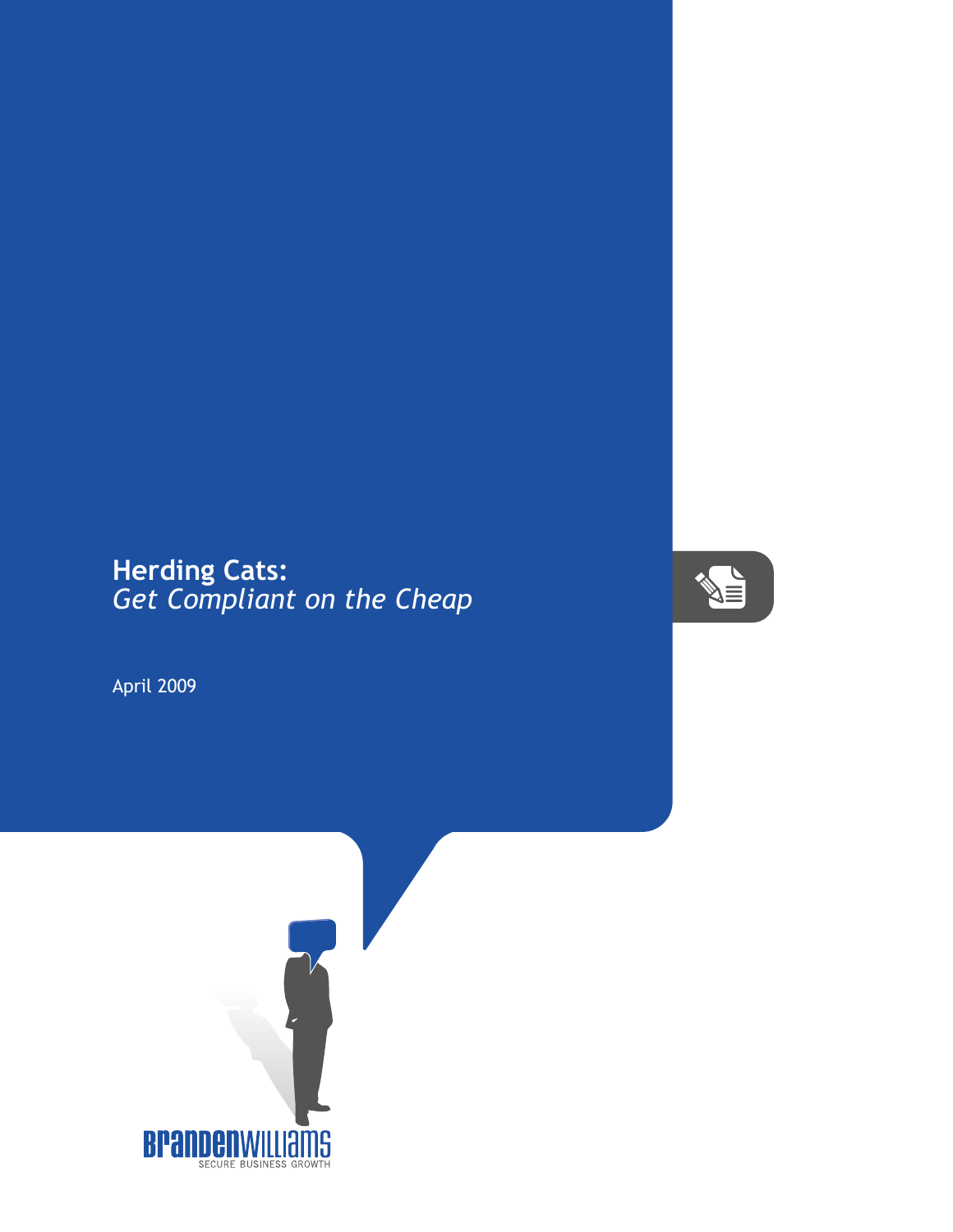This issue is like the current security and compliance landscape in that it is PCI heavy. PCI is not new and it certainly does not seem to go away. With every passing year, we think that PCI's drum beat will become more diminuendo and ritardando. But instead, it just seems to get louder and faster. Announcing a breach in the first two months in each of the last three years might have something to do with keeping it top of mind.

Companies tell me the reason they have not made more progress toward sustainable compliance and improved payment system security usually boils down to money. PCI Compliance can be very costly. As a security professional, we must not look down our nose at the business side of a company and tell them that they should have been doing this all along. Quite frankly, it is OUR fault for letting it get this bad. We didn't do enough of the right things to prevent security from falling so far behind. So, it's time for a bailout.

Unlike governments around the world, businesses cannot simply print more money to pay for the products, services, and people they need to get the job done. Investment from the business side of a company is required to move forward, but the amount of the investment can depend on how savvy you are with the tools you have available at your disposal. Let's explore some of the options as it relates to PCI.

Managed Security Services. There, I said it. And not just because I am affiliated with a company that offers them. When budgets get slashed, sometimes the people do too. This means that you have the same amount of work to do (if not more), but fewer resources to push the work forward. Don't be Atlas. Instead, consider outsourcing some of your operational security tasks. Managing and monitoring firewalls, intrusion detection (wired & wireless), and log management consumes precious resources.

Outsourcing can usually save you significant money over the wide variety of full time, specialized employees you may need to perform the tasks, and get you access to a large network of specialized resources that can help you with all kinds of challenges you face. If you are worried about the human element of a layoff, do your local economy a favor and buy local! Don't import these services; instead, choose a company that has a local presence in your country so that the people you lay off can have a shot at selling their skills to an outsourcer.

Open source software is another tool that can help you become compliant or secure if properly used. Here are some examples of open source tools that can be used to meet specific PCI requirements. This list is not exhaustive, so even if these technologies will not work for you, other technologies might.

IDS: Snort, OSSEC Wireless Detection: NetStumbler, Airsnort, Kismet Firewall: Linux IP Tables, BSD's ipfw, NetFilter Point to Point Encryption: stunnel, ssh tunnels VPN: OpenVPN File Encryption: TrueCrypt, FileVault (Mac OS X) Security Testing: Zenmap, Firewalk, Cain & Abel Wireless Cracking: Aircrack-ng

On top of all of this, there is a myriad of Live ISO security testing suites available for download that will run on your existing machine without a reformat like Backtrack and Knoppix. The tools mentioned above are included with a slew of others that could be used to test security or enable compliance.

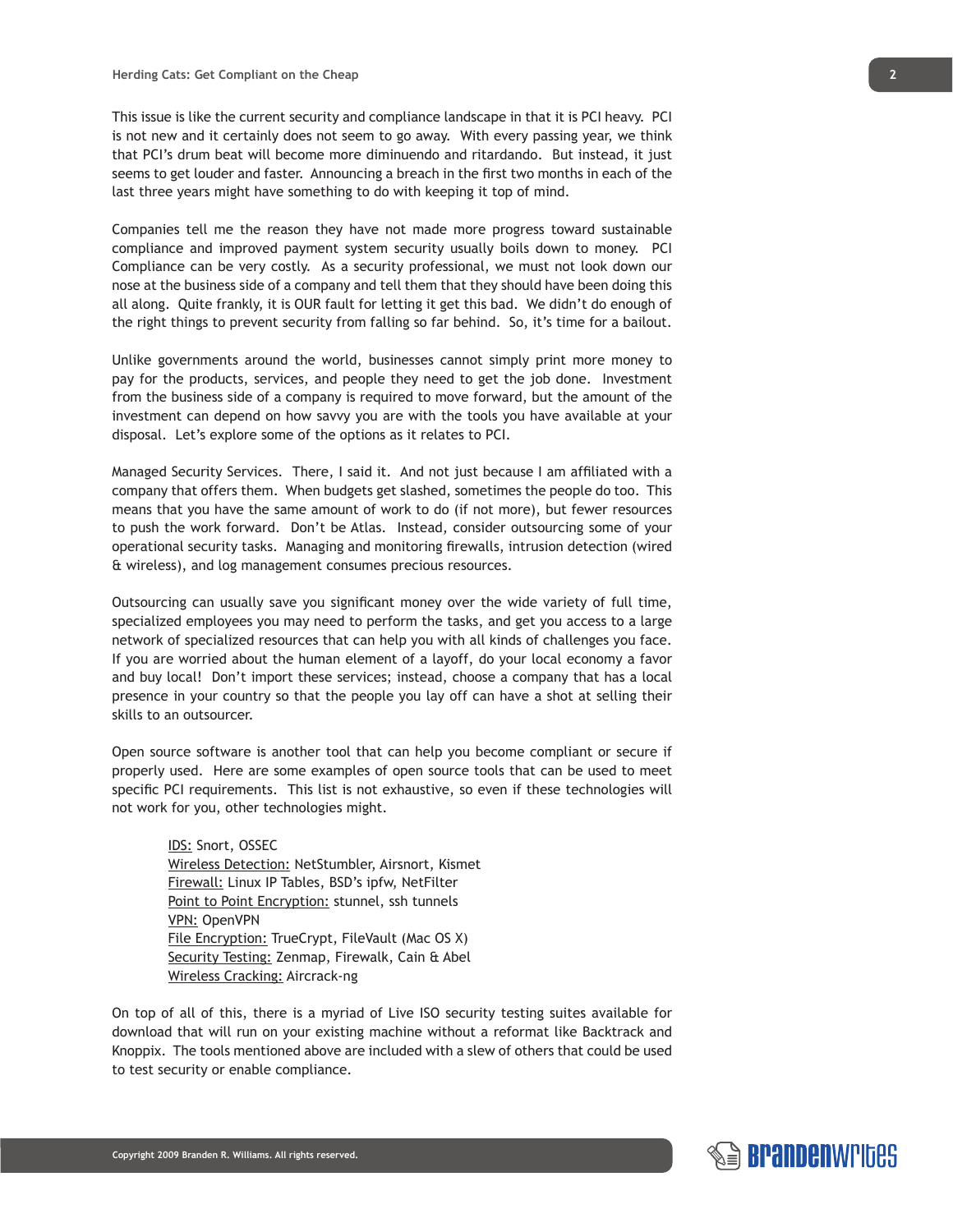Open source does come with drawbacks to corporations. Many of the applications are coded by people who have day jobs. This is a hobby or research project for them, and they will update it when they have time. For that reason, support may be slow. Most popular tools have a large user community, so there may be tons of support out there if you knew where to look.

One thing to do before deploying any open source tools is to check with your legal department on the licensing. Some companies have specific policies on what kinds of software licenses can be used, and which ones cannot. I have had more than one company tell me that they cannot deploy anything licensed under certain versions of the GNU Public License.

Compliance and security can be had on the cheap. You don't have to buy the Bently to get around town when the Civic works just fine!